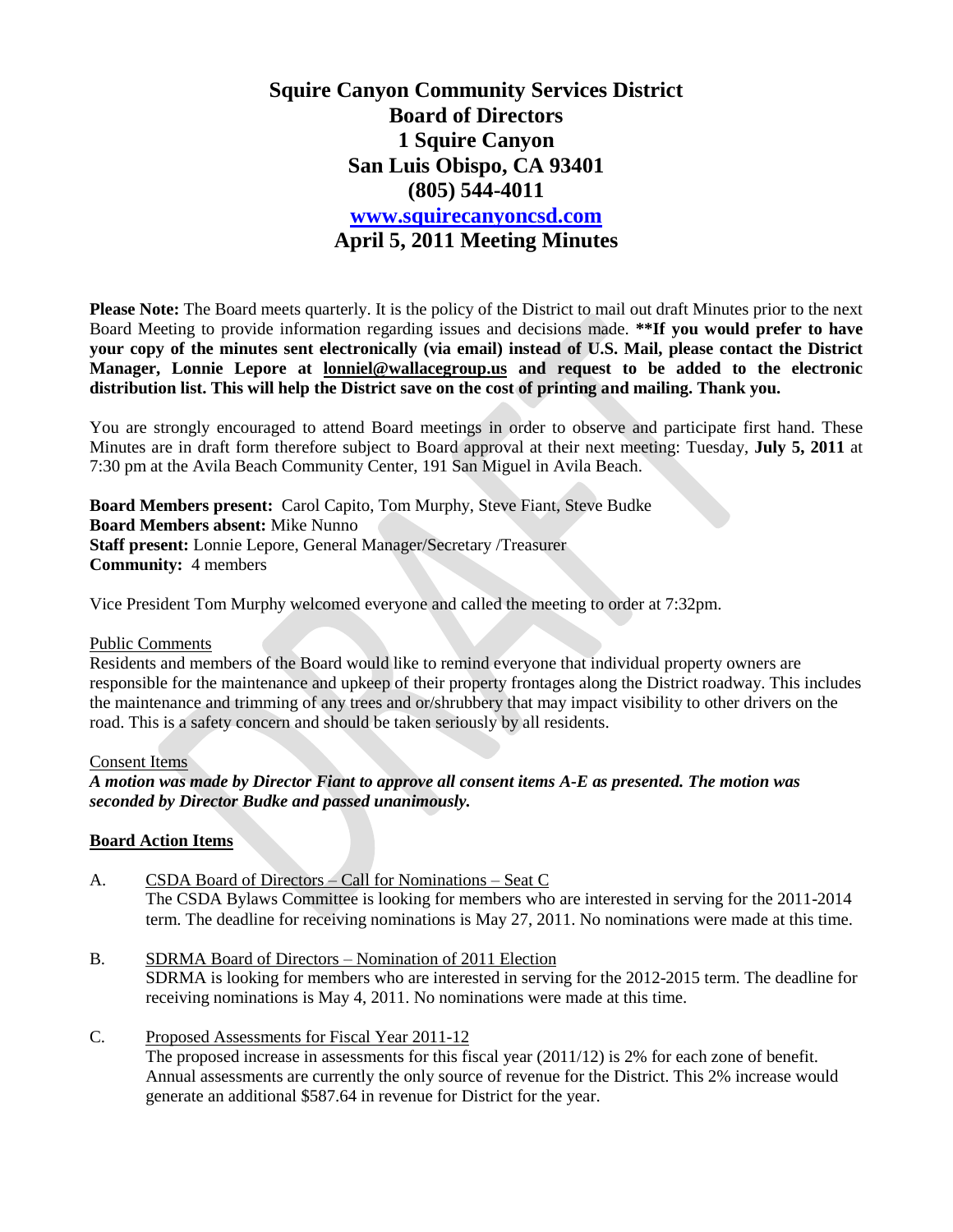**Zone 1: Indian Knobb** – increase of 2%, \$572.22 to \$583.66 per parcel, an increase of \$11.44 per parcel per year.

**Zone 2: Squire Canyon -** increase of 2%, \$286.10 to \$291.82 per parcel, an increase of \$5.72 per parcel per year.

**Zone 3**: Administration Fee – increase of 2%, \$85.82 to \$87.54 per parcel, an increase of \$1.72 per parcel per year.

## *A motion was made by Director Capito to adopt resolution No. 2011-01, initiating the Fiscal Year 2011-12 special taxes with a 2% increase. The motion was seconded by Director Budke and passed unanimously.*

The proposed assessment is subject to final approval at the July 5, 2011 meeting. Public input is welcome at these meetings.

# D. Proposed Draft Budget for Fiscal Year 2011-12 A draft budget for Fiscal Year 2011-12 was presented for review and consideration. This budget reflects the 2% increase in revenues that would be generated by the special assessments.

### *A motion was made by Director Fiant to preliminarily approve the Fiscal Year 2011-12 Draft Budget, authorize notification of a public hearing and to return for adoption of the final budget at the July 5, 2011 meeting. The motion was seconded by Director Capito and passed unanimously.*

The proposed budget is subject to final approval and adoption at the July 5, 2011 meeting. A public hearing will be conducted, and comments may be received from now until the close of this public hearing.

## E. 320 Squire Canyon Road Culvert Repair

There have been concerns raised by multiple residents in the community regarding the erosion at the culvert/drain at 320 Squire Canyon. The concerns are in regards to the culvert, creek and roadway conditions. This location needs to be stabilized to avoid further loss or damage, and to help prevent a road closure or washout during a heavy rain event.

### *A motion was made by Director Budke to authorize President Nunno and Vice President Murphy to proceed with repairs at 320 Squire Canyon Rd with the use of Ed Crye Construction, at a cost not to exceed \$4,000.00. The motion was seconded by Director Capito and passed unanimously.*

F. 2011 Road Work

The Board provided an update on the weed spraying that has been done throughout the District to date. There was also discussion between the Board and residents regarding future improvements and planning for a major capital expense. A suggestion was made that the Board consider some long term capital improvement projects, and then return to the next meeting with some project ideas and funding mechanisms to accomplish these goals. The understanding is that this will be a long process regardless of the project(s) proposed, but that the sooner the Board starts talking about it, the more likely they will be to find and gain support from the Community.

### Adjourn

There being no further business, the meeting was adjourned at 8:20p.m. The next regular meeting of the Squire Canyon Community Services District will be held on Tuesday, July 5, 2011 at 7:30pm at the Avila Beach Community Center – 191 San Miguel, Avila Beach, CA.